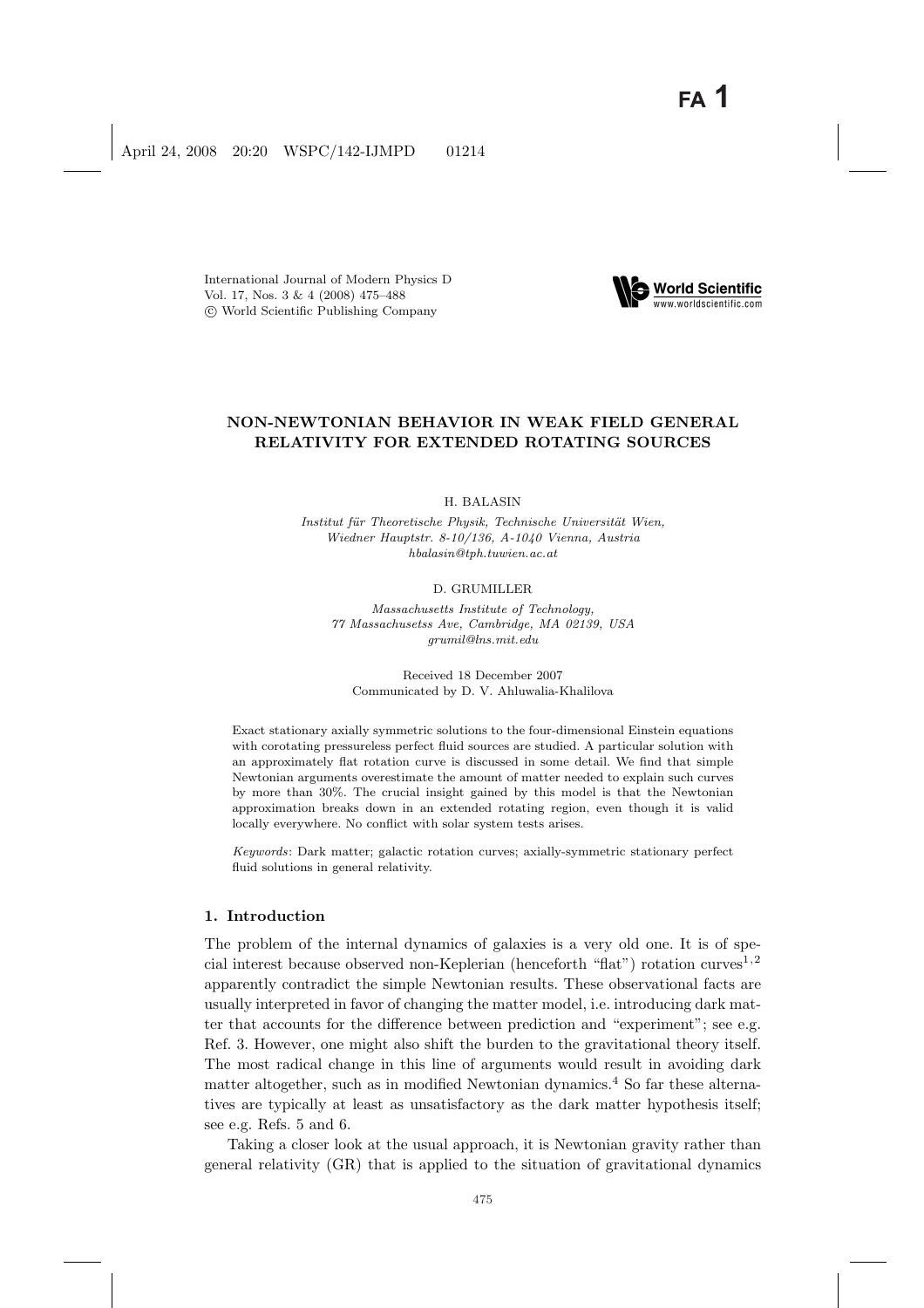of galaxies. Because the velocity of the stars within a galaxy is small compared to the speed of light and since the gravitational field is very weak (at least a couple of Schwarzschild radii away from a central galactic black hole),<sup>7</sup> the Newtonian approximation seems to be sufficient. However, one has to be careful with such arguments. For instance, it is clear that corrections from GR are smaller in regions where gravity is weaker — and yet the GR distortion of the elliptic orbit of Mercury is visually most pronounced in the aphelion, and not in the perihelion, although gravity is weaker in the former. It is the main purpose of this paper to show that indeed the Newtonian approximation breaks down, even though it might be valid locally everywhere in the galaxy.

The idea of using GR rather than the Newtonian approximation to describe the internal dynamics of galaxies appears to go back to a relatively recent paper by Cooperstock and Tieu.<sup>8</sup> Several errors were pointed out in subsequent publications; see Refs. 9 and 10 and App. B. So it is fair to say that Ref. 8 caused a lot of confusion, interest and critical comments.<sup>9–22</sup> Actually, the approach of taking the nonlinear character of GR more seriously fits in quite well with similar considerations on a  $\cos$ mological scale.<sup>23–26</sup>

Having a simple framework for the construction of exact solutions at our disposal helps to clarify these important issues. The prime goal of this paper is to provide and discuss such a framework and to point out where and why the Newtonian approximation breaks down.

# 2. Derivation and Solution of Field Equations

### 2.1. Physical assumptions

We do not discriminate between elliptic, spiral and irregular galaxies, but it is clear that some galaxies will obey the subsequent physical idealizations better than others.

Order-of-magnitude estimates reveal that there are no relevant forces besides gravity in the description of intragalactic dynamics at the percent level. The matter content of a galaxy can be modeled very well by a pressureless perfect fluid. The approximation of vanishing pressure is applicable in the whole galaxy, aside from the very center, where a galactic black hole may be located, and a region close to the rotation axis, where jets might be emitted. Additionally, stationarity and axial symmetry will be imposed, which is reasonable for many galaxies. This implies the existence of two Killing vectors and considerably simplifies the geometry.

We are thus interested in axially symmetric stationary solutions to the Einstein equations ( $\kappa = 8\pi$ ,  $G_N = c = 1$ )

$$
R^{ab} - \frac{1}{2}g^{ab}R = \kappa T^{ab} \,,\tag{1}
$$

with the energy–momentum tensor

$$
T^{ab} = \rho u^a u^b \,,\tag{2}
$$

where  $\rho$ ,  $u^a$  are mass density and 4-velocity, respectively.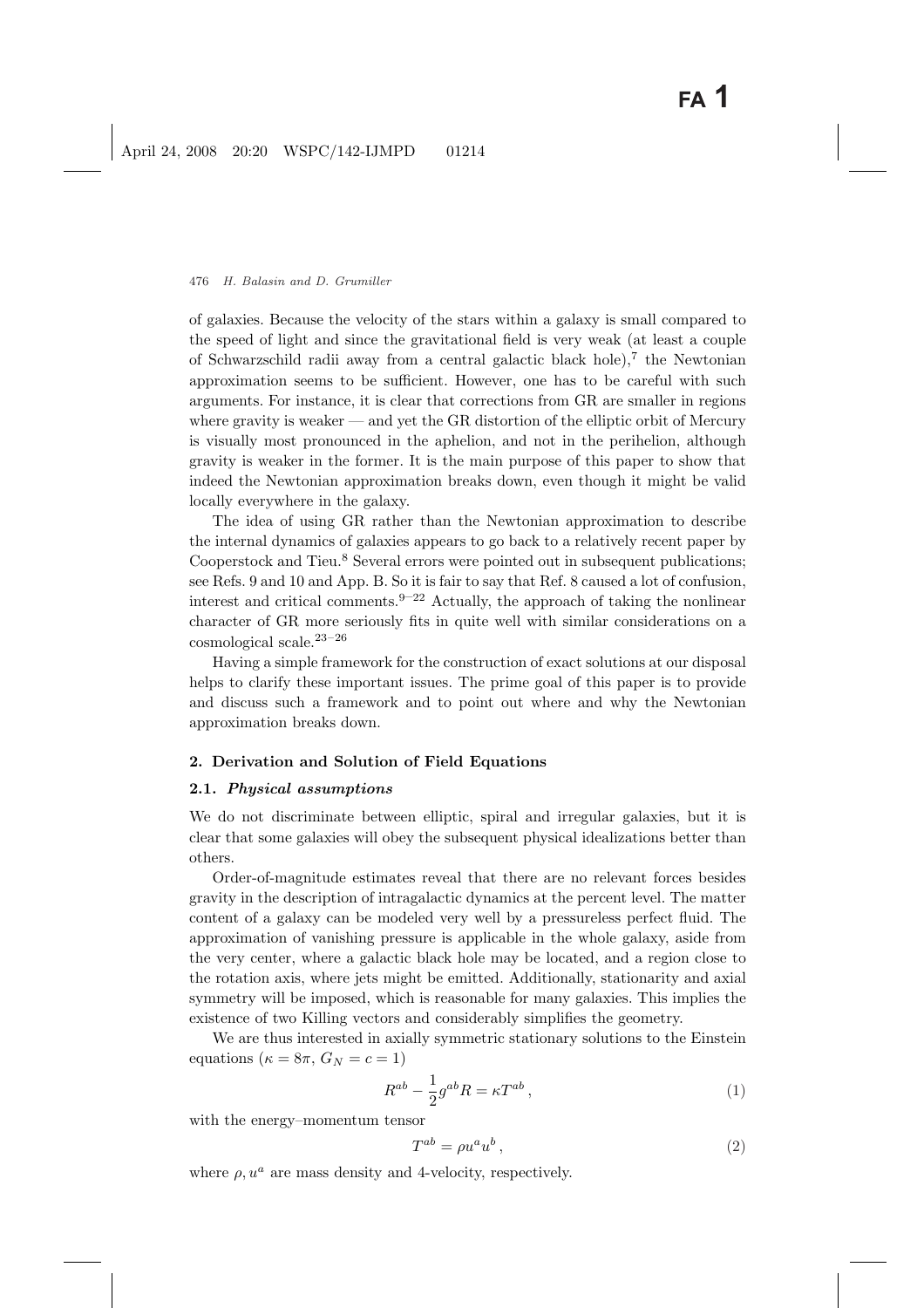#### 2.2. Deriving the equations

Theorem 7.1.1 of Ref. 27 (the premises of which apply to the case under consideration) guarantees that, without loss of generality, the line element can be brought into the following form:

$$
ds^{2} = -K(dt - N d\phi)^{2} + K^{-1}r^{2}d\phi^{2} + \Omega^{2}(dr^{2} + Ldz^{2}).
$$
\n(3)

All of the functions  $K, N, \Omega, L$  depend solely on the non-Killing coordinates r, z. The coordinate  $\phi$  is 2 $\pi$ -periodic. It should be noted that  $K = -\xi^a \xi_a$  is determined by the Killing norm of the timelike Killing vector  $\xi^a = \partial_t^a$ . We are not interested in inside solutions of black holes here, whence  $\xi^a$  is timelike globally.

We shall assume the perfect fluid velocity to be corotating, i.e.  $u^a$  =  $(u^{0}(r, z), 0, 0, 0)$ . So actually  $u^{a}$  is proportional to the Killing vector  $\xi^{a} = \partial_{t}^{a}$ . The conservation equation  $\nabla_a T^{ab} = 0$  decomposes into

$$
\rho u^a \nabla_a u^b = 0 \,, \quad \nabla_a(\rho u^a) = 0 \,. \tag{4}
$$

If we suppose that  $\rho \neq 0$ , then the first equation implies geodesicity of the 4-velocity while the second one expresses stationarity of the mass distribution. This seemingly mild assumption means that the Killing vector  $\xi^a$  has to be affine-geodetic and hence  $K$  is constant. This is a crucial difference from the matterless case, where no such restriction arises. Without loss of generality one may set  $K = 1$  by a rescaling of the time coordinate in regions where  $\rho \neq 0$ . Henceforth the vacuum case will always be considered as the limit of small  $\rho$ . Therefore,  $K = 1$  is valid globally.<sup>a</sup> We emphasize that the presence of corotating pressureless perfect fluid sources *simplifies* the dynamics as compared to the vacuum case.

In addition, one may set  $L = 1$ . The proof as given for example in Ref. 27 is valid only for the vacuum case, but one can show easily that the crucial condition  $R^t{}_t + R^{\phi}{}_{\phi} = 0$  holds still for a pressureless perfect fluid (albeit it ceases to hold once isotropic pressure is switched on or a cosmological constant is added). Therefore, the line element (3) reduces to

$$
ds^{2} = -(dt - N d\phi)^{2} + r^{2} d\phi^{2} + e^{\nu} (dr^{2} + dz^{2}),
$$
\n(5)

with the redefinition  $\Omega^2 = e^{\nu}$ . From now on we shall exclusively refer to this adapted coordinate system.

Inserting into the Einstein equations (1), (2) establishes (see App. A and also Refs. 28–30)

$$
r\nu_z + N_r N_z = 0,\t\t(6)
$$

$$
2r\nu_r + N_r^2 - N_z^2 = 0,\t\t(7)
$$

<sup>a</sup>While this eliminates pure vacuum solutions of technical interest, it retains the physically important solutions where "vacuum" is just an approximation to "very low energy density."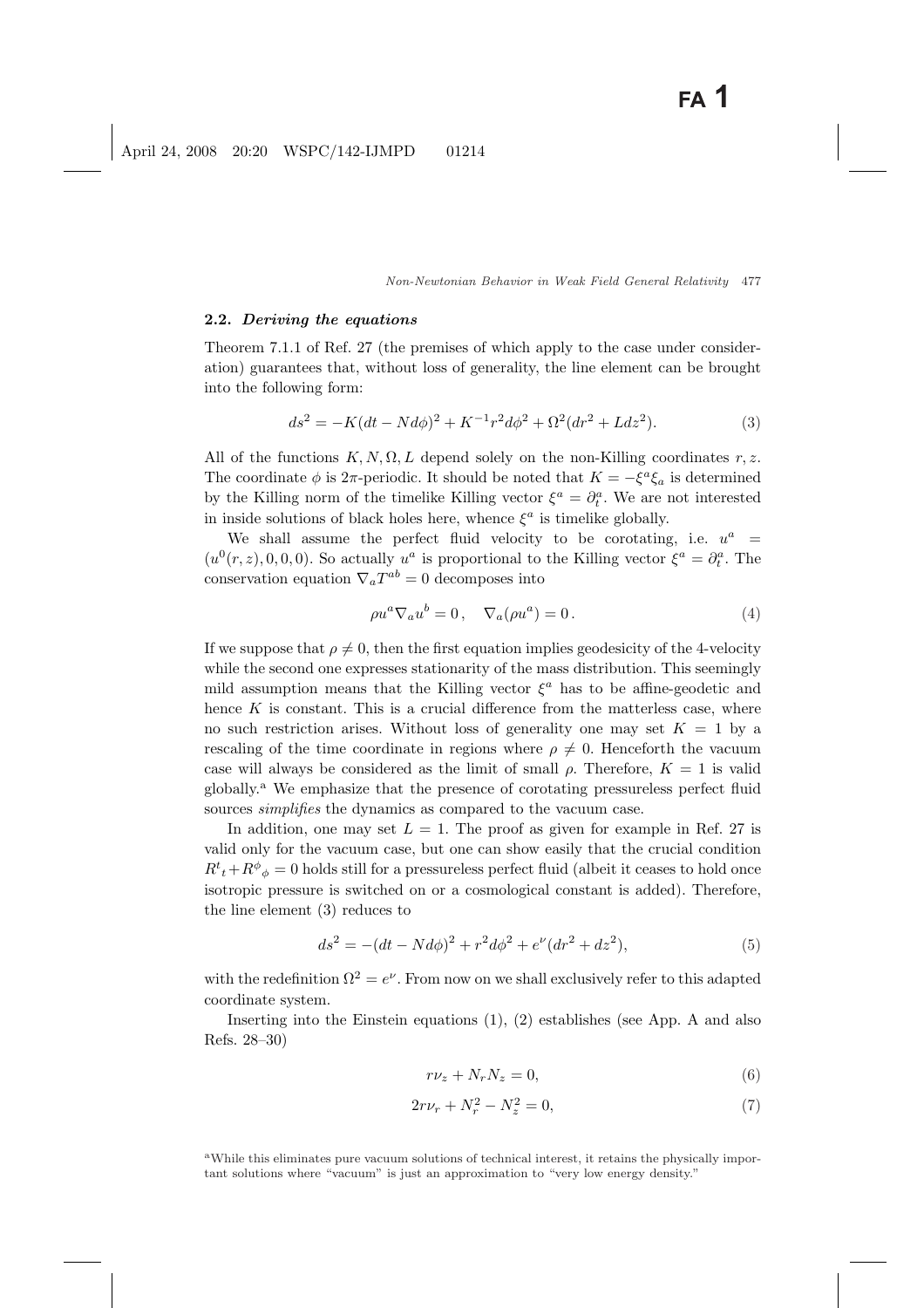$$
\nu_{rr} + \nu_{zz} + \frac{1}{2r^2} \left( N_r^2 + N_z^2 \right) = 0,\tag{8}
$$

$$
N_{rr} - \frac{1}{r} N_r + N_{zz} = 0,
$$
\n(9)

$$
\frac{1}{r^2} \left( N_r^2 + N_z^2 \right) = \kappa \rho e^{\nu}.
$$
\n(10)

Remarkably, the only difference from the perturbative results in Ref. 8 is the factor  $e^{\nu}$  on the right-hand side of the last equation.

Before solving these equations we would like to point out that the 3-velocity as seen by an asymptotic observer who is at rest with respect to the center of the galaxy is

$$
V(r,z) = \frac{N(r,z)}{r},\tag{11}
$$

provided that  $r > N(r, z)$ . This may be derived by a standard ADM split of the line element

$$
ds^{2} = -r^{2}/(r^{2} - N^{2})dt^{2} + (r^{2} - N^{2})[d\phi + N/(r^{2} - N^{2})dt]^{2} + e^{\nu}(dr^{2} + dz^{2}).
$$
\n(12)

The standard decomposition of  $\partial_t^a$  into lapse and shift yields

$$
\partial_t^a = \gamma (n^a + VE^a_\phi),\tag{13}
$$

where  $n^a = E_t^a$  is the unit normal to the  $t = \text{const.}$  hypersurfaces and the shift vector is proportional to  $E^a_\phi$ , as expected for angular rotation. The relativistic  $\gamma$ factor is given by  $\gamma = 1/\sqrt{1 - V^2}$  with (11). So V is the velocity distribution of the (co)rotating dust as seen by an asymptotic observer who is at rest with respect to the rotation axis. The results above can be found in the classic textbook Ref. 30 (see also Refs. 28 and 29), but we have reviewed them in some detail here in order to make explicit the relevance of each of our assumptions, and also because the result (11) for the velocity is crucial for our discussion.

### 2.3. Solving the equations

The strategy for solving this coupled system of partial differential equations (PDEs) is as follows. First, we find the general solution to the linear second order PDE (9) for N in terms of a spectral density. Then we use this solution to determine  $\nu$  from  $(6)$ – $(8)$  up to an integration constant. Finally, we solve the last equation (10) for  $\rho$  with N and  $\nu$  as input. To match with input from observations we must fix the spectral density (and thus the function N) accordingly. From  $(11)$  we see that N is simply the velocity V times the coordinate r. Thus, the strategy is to take V as an input and to deduce the mass density  $\rho$ , rather than the other way around.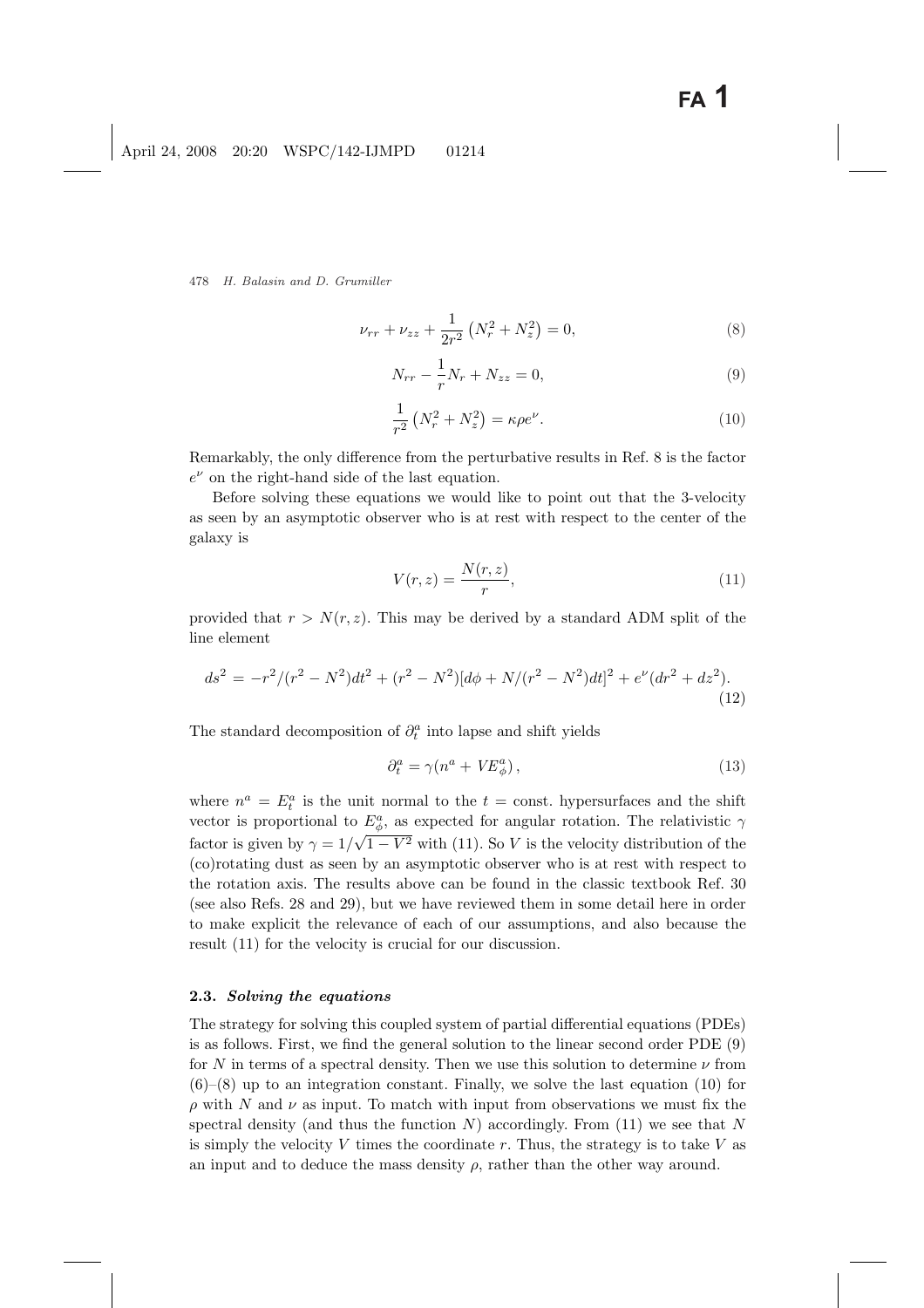#### 2.3.1. Separation ansatz and zero mode

We implement now this strategy and focus in this section on (9). The separation ansatz  $N = \mathcal{R}(r)\mathcal{Z}(z)$  yields  $\mathcal{Z}_{zz} = k\mathcal{Z}$ , with the separation constant  $k \in \mathbb{R}$ . Because of reflection symmetry,  $N(r, z) = N(r, -z)$ . Therefore,  $\mathcal{Z}(z) =$  $d_kA(k)\mathcal{Z}(k, z)$  is solely composed of even modes,  $\mathcal{Z}(k, z) = \cosh(\sqrt{k}z)$ . If  $k > 0$ , then these modes diverge exponentially for  $|z| \to \infty$ . This is unphysical behavior. In Ref. 8 a positive value for k and falloff behavior at infinity was achieved by employing the nonsmooth modes  $\mathcal{Z}(k, z) = e^{-\sqrt{k}|z|}$ , which satisfy (9) for  $|z| > 0$  only. Consequently, there are sources localized at  $z = 0$ . We show in App. B that either the weak energy condition is violated in the whole galactic plane or the pressure must be negative; so these sources are unphysical and contradict our assumption that of vanishing pressure. Thus, we have no choice but to assume that  $k = -\lambda^2$ , with  $\lambda \in \mathbb{R}_0^+$  yielding the modes  $\mathcal{Z}(\lambda, z) = \cos(\lambda z)$ .

Let us address first the zero mode,  $\lambda = 0$ . Without loss of generality  $\mathcal{Z} = 1$  and  $\mathcal{R} = A_0 + B_0 r^2$ . Thus, the zero mode solution reads

$$
N_0 = A_0 + B_0 r^2. \tag{14}
$$

We consider first the simplest case,  $B_0 = 0$ . Then the velocity (11) is given by  $A_0/r$ and exceeds the speed of light for small  $r$ . While this is unpleasant, we note that the Einstein equations (6)–(10) are invariant under the constant shift  $N \to N - A_0$ . So the constant  $A_0$  may be absorbed into a redefinition of the time variable. Thus, in addition to the falloff condition for  $|z| \to \infty$  exploited above and to the falloff condition for  $r \to \infty$  exploited below, we have to impose a condition to fix  $A_0$ , for example by requiring that  $N(0, 0) = 0$ . This will be discussed in more detail below; right now we simply fix  $A_0 = 0$ . Then, if  $B_0 \neq 0$ , the velocity profile  $V = B_0r$ is linear, as expected from Newtonian gravity for a disk rotating with constant angular velocity. To get a first glimpse of possible differences between Newton and Einstein, we consider the simplest case where only the zero mode is switched on, i.e.  $V \propto r$ , and restrict ourselves to the galactic plane  $z = 0$ . In Newtonian gravity one obtains

$$
\rho_N(r) = \text{const.}\tag{15}
$$

However, general relativity behaves differently: plugging  $N \propto r^2$ , into (7) yields  $\nu \propto$  $r^2$ , with a negative proportionality constant. The unperturbed Einstein equation (10) establishes  $(\alpha \in \mathbb{R})$ 

$$
\rho(r) \propto e^{\alpha^2 r^2} \,. \tag{16}
$$

Conceptually (although not physically) this is an important result: given as input the same velocity profile in the galactic plane,  $V \propto r$ , Newtonian and generalrelativistic calculations yield different results for the mass density, even though locally the quantity  $\rho$  as given in (16) can always be matched to the Newtonian  $\rho_N$ in (15) by adjusting appropriately in  $\nu$  the integration constant  $\alpha$ . Thus, only for a small region of space–time is the Newtonian picture correct. However, the zero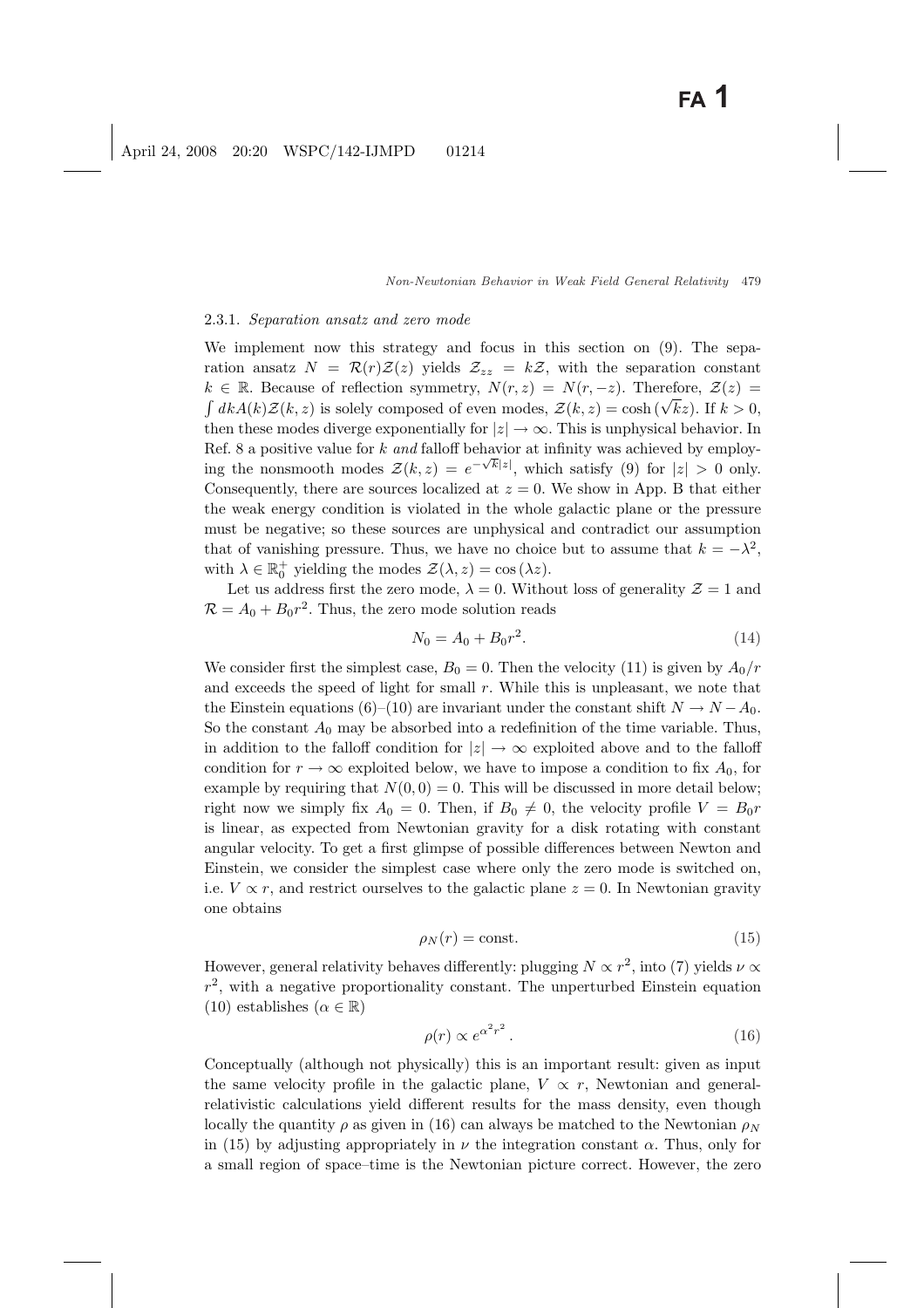mode obviously is unphysical, because for large values of  $r$  the velocity  $V$  would exceed the speed of light. Thus, from now on we set  $B_0 = 0$ , i.e. the zero mode is dropped.

#### 2.3.2. Generic modes

In order to get the generic modes we use the rescaled variable  $x = \lambda r$  and obtain from the separation ansatz above the ordinary differential equation

$$
\mathcal{R}'' - \frac{1}{x}\mathcal{R}' - \mathcal{R} = 0, \qquad (17)
$$

where the prime denotes differentiation with respect to  $x$ . It can be solved by standard methods. The result for  $N = \mathcal{R}Z$  is given by

$$
N(r,z) = \int_0^\infty d\lambda \cos(\lambda z)(r\lambda) \left[ A(\lambda)K_1(\lambda r) + B(\lambda)I_1(\lambda r) \right].
$$
 (18)

The spectral densities  $A(\lambda)$  and  $B(\lambda)$  may be chosen according to the behavior required of  $N(r, z)$ . The functions  $I_1$  and  $K_1$  are modified Bessel functions of the first and the second kind, respectively (the latter is also known as the Macdonald function). We note that  $I_1$  blows up exponentially for large values of r, which is unphysical. Therefore, we set  $B(\lambda) = 0$ . The function  $K_1$  falls off exponentially for large values of r and diverges like  $1/r$  near  $r = 0$ . However, this divergence is compensated for by a linear prefactor, so the integrand is well defined for any sufficiently regular  $A(\lambda)$ . We plot  $x \cdot K_1(x)$  in Fig. 1. The technical observation

$$
\int_0^\infty dx x K_1(x) \cos\left(\frac{ax}{r}\right) = \frac{\pi}{2} \frac{r^3}{(a^2 + r^2)^{3/2}}\tag{19}
$$

will be very useful below.

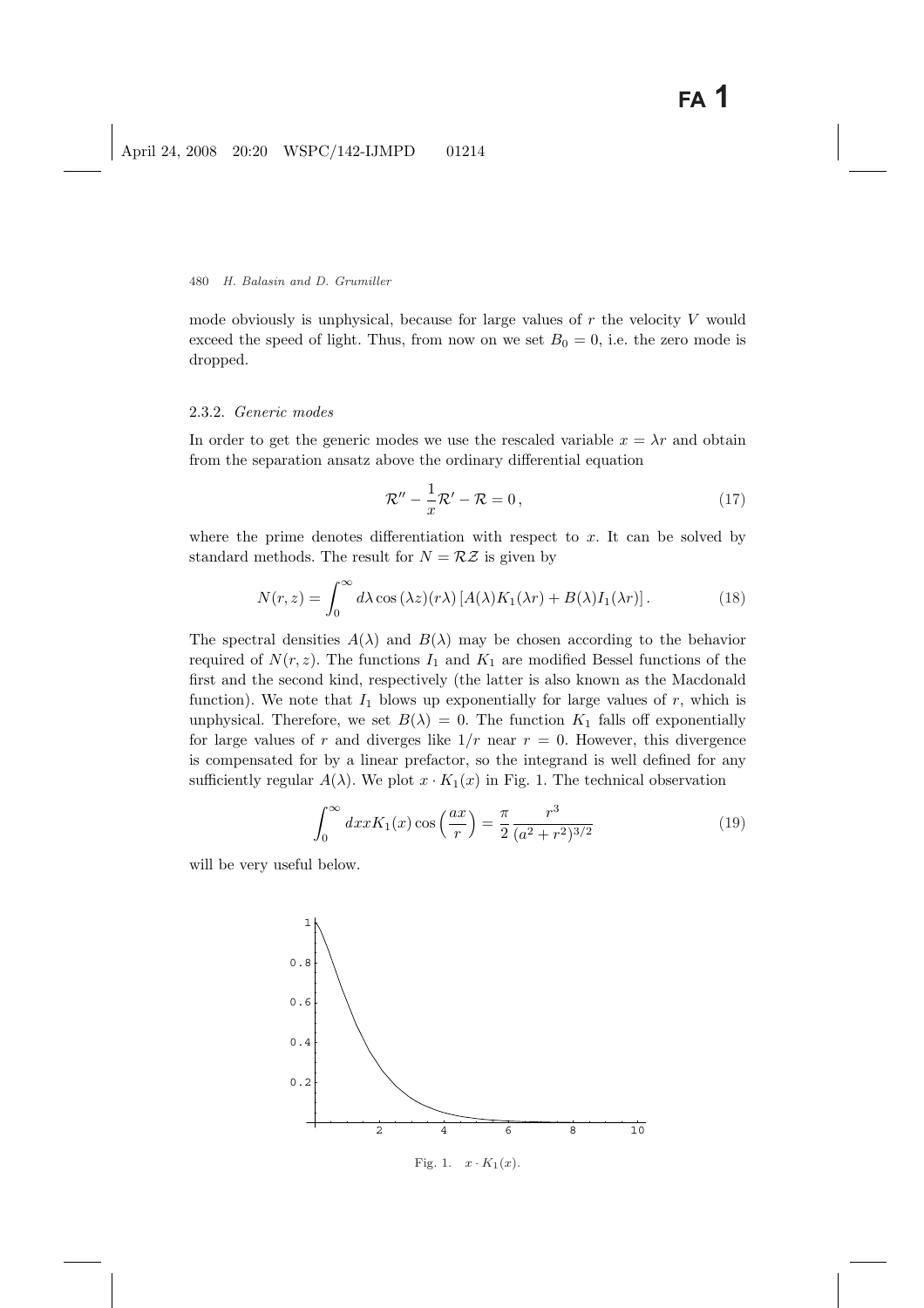To summarize, the general solution of (9) is consistent with physical falloff behavior  $|z|, r \to \infty$ , and with the absence of spurious sources in the galactic plane  $z = 0$ , is given by

$$
N(r,z) = A_0 + \int_0^\infty d\lambda \cos(\lambda z)(r\lambda) A(\lambda) K_1(\lambda r). \tag{20}
$$

The constant  $A_0$  has to be fixed by some additional boundary condition, for example by requiring a certain behavior of N as  $r \to 0$ . This can be done efficiently by first setting  $A_0 = 0$ , then designing a useful spectral density  $A(\lambda)$ , and finally shifting N by a suitable constant.

#### 2.4. Fixing the spectral density

The choice of  $A(\lambda)$  determines not only the radial velocity profile, but also the z dependence of  $N$ . Thus, the behavior in the  $z$  direction is determined uniquely by the behavior in the  $r$  direction, and vice versa. This is good for the predictability of the model, because one may fit one kind of behavior and predict the other, in addition to predicting the matter density. Instead of fixing  $A(\lambda)$  directly we found it useful to perform first a Fourier transformation,

$$
A(\lambda) = \frac{2}{\pi} \int_0^\infty dx \, C(x) \cos(\lambda x) \,, \tag{21}
$$

where  $A(\lambda)$  is determined in terms of a (Fourier-)transformed spectral density  $C(x)$ . This allows us to represent  $V(r, 0)$  as

$$
V(r,0) = r \int_0^\infty dx \frac{C(x)}{(x^2 + r^2)^{3/2}} = \frac{1}{r} \int_0^\infty d\tilde{x} \frac{C(\tilde{x}r)}{(\tilde{x}^2 + 1)^{3/2}},\tag{22}
$$

with some arbitrary function  $C(x)$ , which we may again call "spectral density." It is evident that for  $C \propto x^2$  the velocity profile is linear in r, while for  $C \propto x$ the velocity profile is flat. Therefore, this purely technical step is very useful for matching with observational data. The function  $N(r > 0, z)$  reads

$$
N(r > 0, z) = \frac{r^2}{2} \int_0^\infty dx C(x) \left( [(z+x)^2 + r^2]^{-3/2} + [(z-x)^2 + r^2]^{-3/2} \right). \tag{23a}
$$

For  $r = 0$  we obtain

$$
N(0, z \ge 0) = \frac{2}{\pi} \int_0^\infty d\lambda \cos(\lambda z) \int_0^\infty dx C(x) \cos(\lambda x) = C(z), \tag{23b}
$$

provided that the function  $C(z)$  is sufficiently well behaved. The result for  $z < 0$  is obtained from reflection symmetry.

For physical applications one still has to choose the spectral density C suitably. It is instructive to consider the case of constant C: the function  $N(r, z)$  turns out to be constant, which is problematic because for arbitrarily small values of r the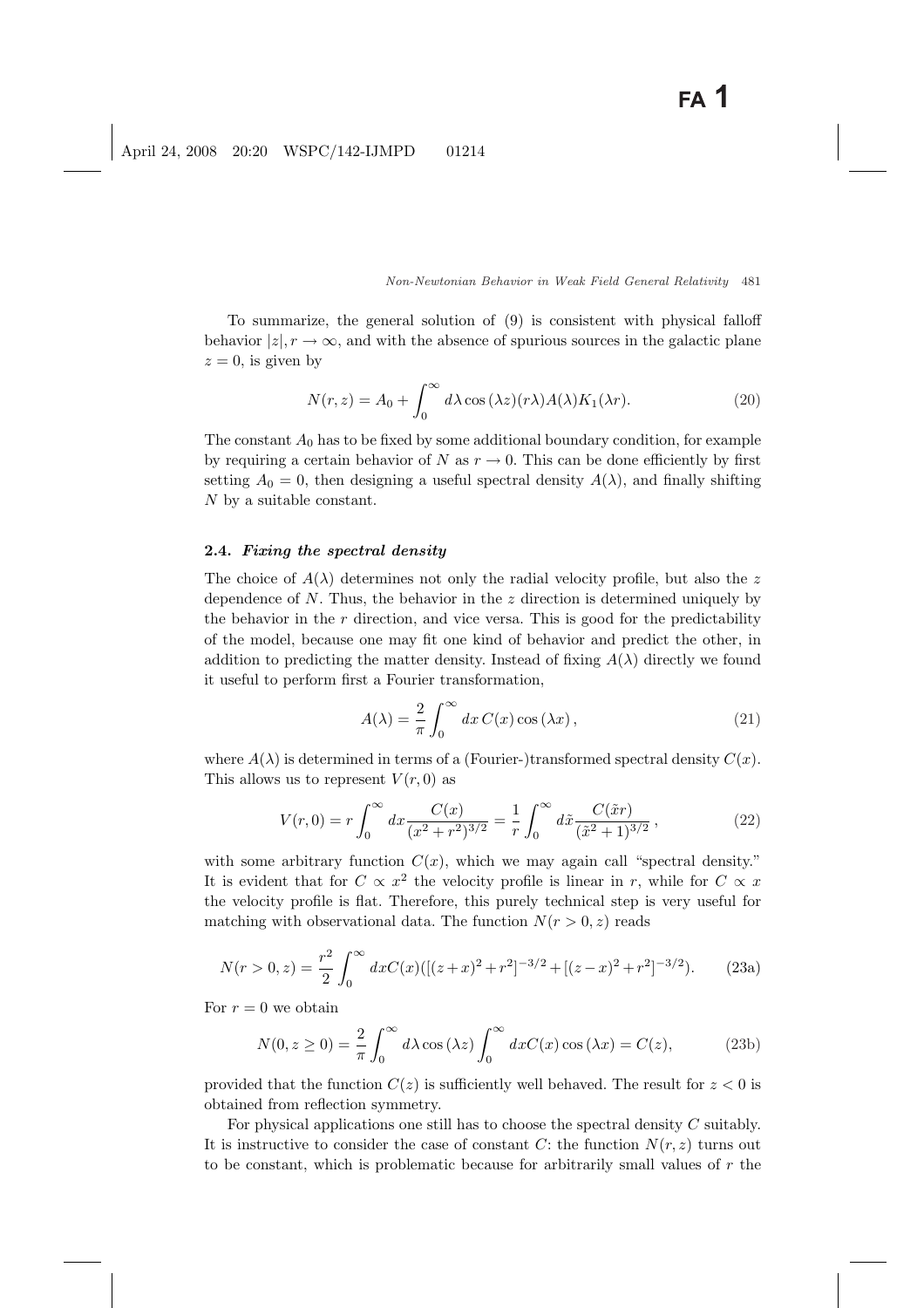

Fig. 2. Contour plot of  $V(r, z)$   $[N(r, z) \geq r]$  in the black region.

function  $V(r, z)$  as defined in (11) grows without bound. In model building we have seen this feature to be generic, rather than an artifact of a particular choice of C: if the velocity profile is taken from experimental data, it turns out that for some values of z there will always be in a region close to the axis  $r = 0$ , where V exceeds unity. This is a clear signal of the breakdown of our assumptions. For galaxies emitting jets this is not unexpected, since jets emitted along the axis are not pressureless. Also, the region around eventual central galactic black holes is located on the axis, so perhaps there is good (physical) reason for these regions not being described by a dustlike matter model. It is not the purpose of the current paper to further discuss these regions, where closed timelike curves may arise, similar to the Gödel universe (the appearance of such regions appears to be a generic feature of axially symmetric stationary solutions). Therefore, we cut out the domains where  $N(r, z) \gtrsim r$  and blithely ignore them (see Fig. 2). While this is clearly unsatisfactory, it appears to be not much worse than ignoring the problem with cusps in Newtonian cold dark matter models.

### 3. A Toy Model for Galaxies

### 3.1. Input

Experimental data imply<sup>1,2</sup> that for small values of  $r$  the velocity should increase linearly with  $r$  and for intermediate values of  $r$  it should yield an approximately flat profile. Asymptotically it should fall off like  $1/r$  in order to match the Kerr solution.<sup>31</sup> Moreover, it is required that  $V(0, z)$  be regular for  $|z| < r_0$ , where the quantity  $r_0$  is of the order of  $1 \text{ kpc} \approx 3 \times 10^{54}$ , which allows us to describe also the bulge region of the galaxy within our model.

With these remarks in mind we propose a simple three-parameter function for  $C$  ( $\theta$  is the step function):

$$
C(x) = (x - r_0)(\theta(x - r_0) - \theta(x - R)) + (R - r_0)\theta(x - R).
$$
 (24)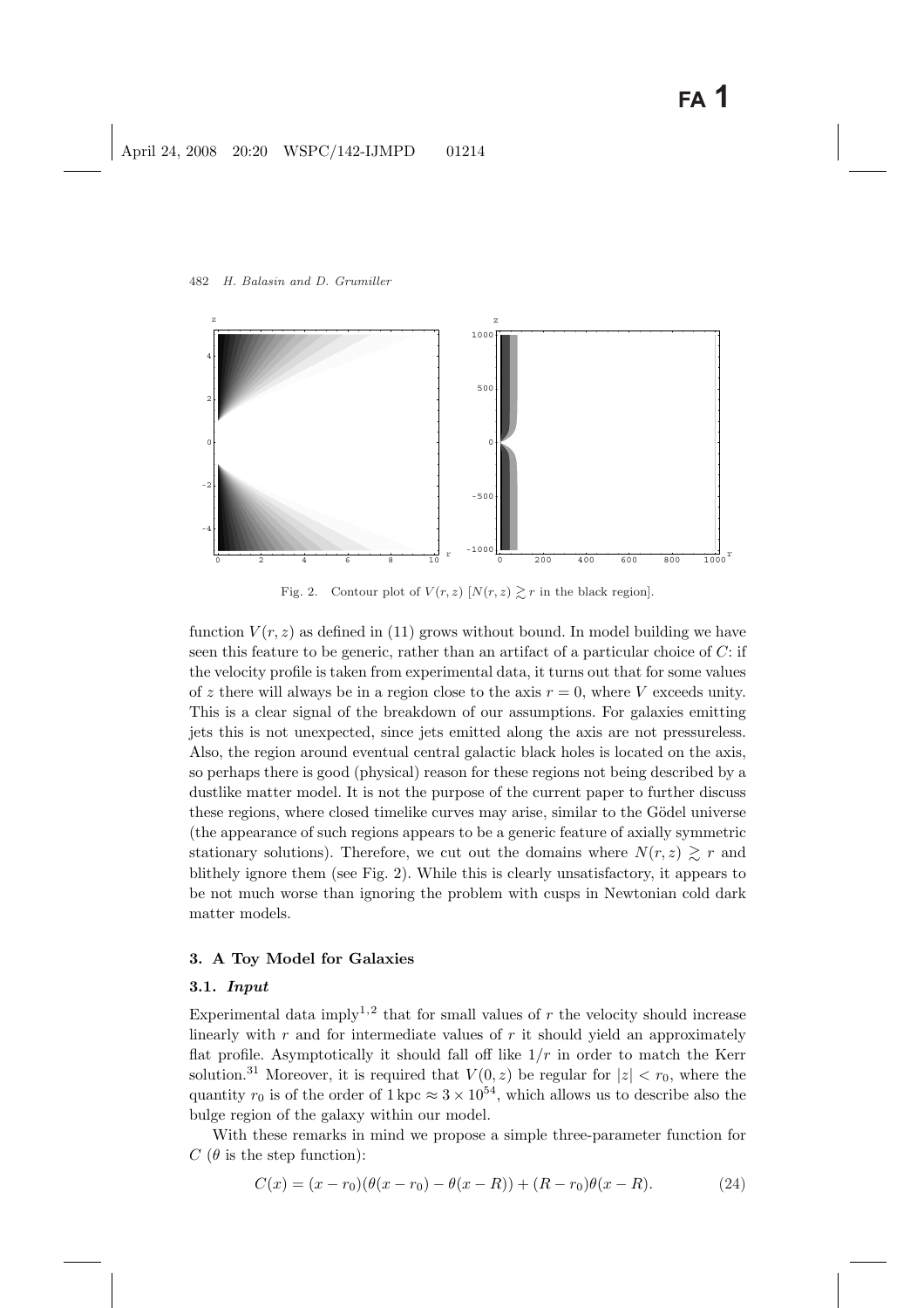The three parameters,  $V_0, r_0, R$ , have to be chosen appropriately. The quantity  $V_0$  is of the order of the velocity in the flat regime  $(V_0 \approx 200 \,\mathrm{km/s} \approx 7 \times 10^{-4})$ . The bulge radius  $r_0$  is set to 1 kpc and R to 100 kpc. Note that C is smooth besides the points  $x = r_0, R$ . We stress that a smooth version of C may be chosen to improve the model (also, other refinements may be implemented according to phenomenological necessities), but we want to keep the model simple and exactly soluble for pedagogic reasons.

#### 3.2. Output

From (24) and (23a) we obtain

$$
N(r,z) = V_0(R - r_0) + \frac{V_0}{2} \sum_{\pm} (\sqrt{(z \pm r_0)^2 + r^2} - \sqrt{(z \pm R)^2 + r^2}).
$$
 (25)

It may be checked that (25) indeed satisfies (9) up to some distributional contributions at  $r = 0, |z| \ge r_0$ . The latter lie in the region we are not able to describe. It is an open problem how to deal with that region along the axis (even in the Newtonian approach), and we shall not address this issue here any further. However, as we shall see now, these critical regions lie outside the toy galaxy, i.e. at values  $|z| \ge r_0$ , and are localized along the z axis. Therefore, we are able to draw meaningful conclusions for galactic rotation curves.

Contour plots of the velocity are depicted in Fig. 2. The darker the region, the higher the velocity. One unit corresponds to 1 kpc in these plots. The left figure shows that indeed the function  $V(0, z)$  is regular until  $|z| = 1$  kpc, while the right figure reveals that on large scales the region we had to cut out stays close to the axis. The velocity profile in the galactic disk reads

$$
V(r,0) = \frac{V_0}{r}(R - r_0 + \sqrt{r_0^2 + r^2} - \sqrt{R^2 + r^2}).
$$
\n(26)

Various limits are  $V(r \ll r_0, 0) \approx r V_0/2r_0$ ,  $V(r_0 \ll r \ll R, 0) \approx V_0$  and  $V(R \ll r_0, 0)$  $r(0) \approx V_0 R/r$ . Figure 3 depicts the ratio  $V(r,0)/V_0$  up to 20 kpc. The velocity profile approximately behaves as required. Remarkably,  $r_0$  determines also the transition between the linear and the flat regime of the velocity profile, whereas the choice of R determines the transition between the flat and the asymptotic regime. Thus, within this model the thickness of the bulge may be predicted from the velocity profile.

We have calculated the function  $\nu$  by solving (6)–(8) and found that it is negligible up to the subpermil level, besides the integration constant. This is mainly due to the fact that  $V_0^2/4 \approx 10^{-7} \ll 1$ . Thus, for most practical purposes  $\nu(r, z) \approx -\ln \beta = \text{const.}$ , where  $\beta$  is an integration constant. The density may now be derived from (10),

$$
\kappa \rho(r,z) \approx \frac{\beta}{r^2} \left( N_r^2 + N_z^2 \right) \,. \tag{27}
$$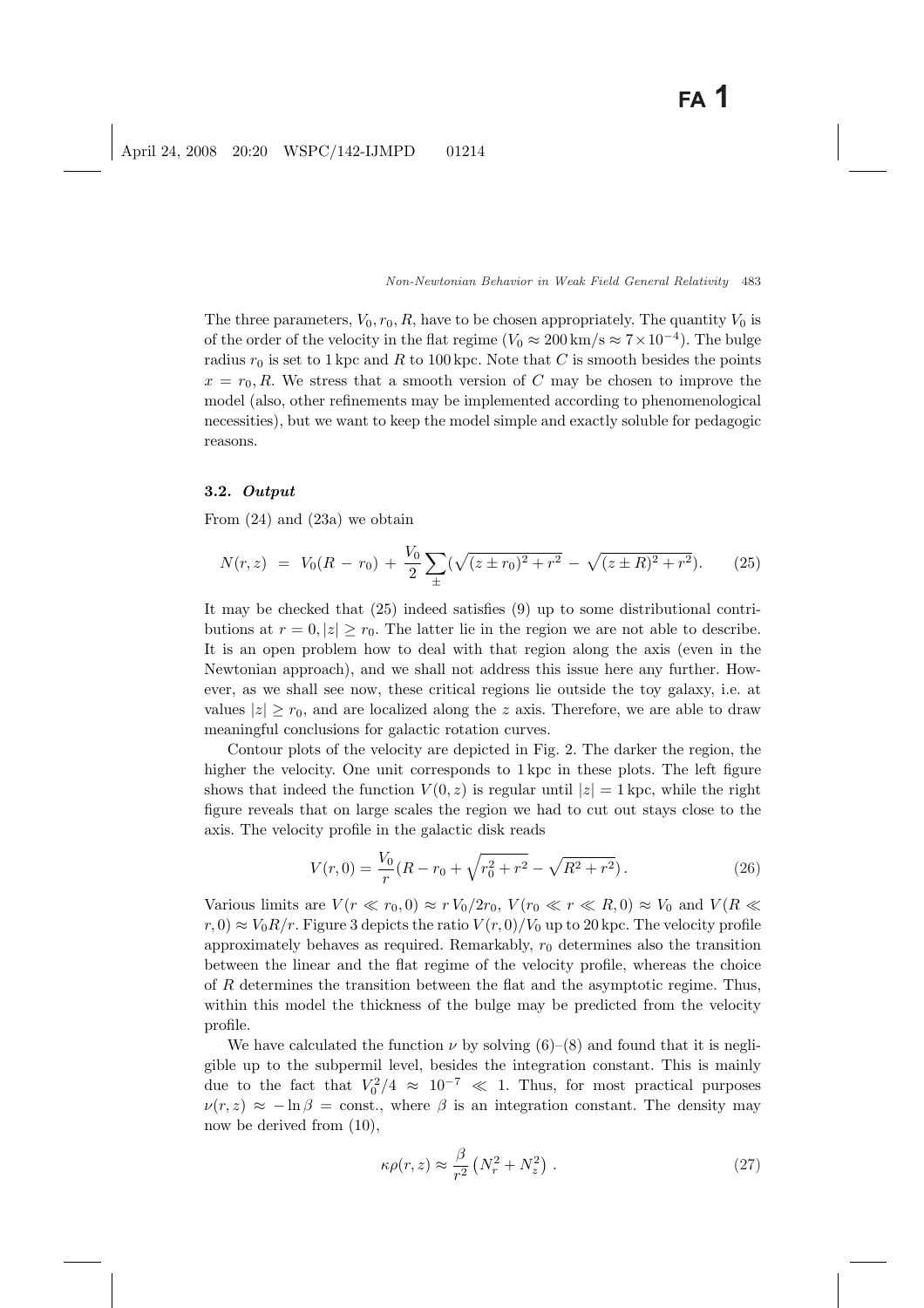

Fig. 3.  $V(r, 0)/V_0$  plotted up to 20 kpc.

Integrating the density over the white region on the right, Fig. 2 yields about  $10^{11}$ solar masses for the total mass, which is not unreasonable. The density within the galactic disk behaves as follows: for  $r \to 0$  it goes to a constant  $(\beta V_0^2 / r_0^2)$ , for  $r_0 \ll r \ll R$  it falls off like  $1/r^2$  and for  $r \gg R$  it falls off like  $1/r^6$ .

#### 3.3. Comparison with Newton

We shall now compare the mass density for a given velocity profile as predicted by simple Newtonian considerations with the GR mass density calculated above. We shall restrict ourselves to the galactic plane for simplicity.

The Newtonian density for a given velocity profile may be derived naively from equating the kinetic energy per mass,  $V^2/2$ , with the potential energy per mass,  $(4\pi \int \rho_N r_s^2 dr_s)/r_s$ . The quantity  $r_s$  denotes the spherical radius  $r_s^2 = r^2 + z^2$ , which coincides with the axial one in the galactic plane. Differentiation establishes

$$
\rho_N(r_s, 0) = \rho_N(r, 0) \propto \frac{V^2 + 2rVV'}{r^2}.
$$
\n(28)

The proportionality constant is known, but irrelevant as we are interested solely in the ratio  $\rho/\rho_N$  and  $\rho$  contains still an arbitrary multiplicative constant  $\beta$  which has to be fixed.

In order to get a result which is robust with respect to slight changes in the spectral density C, we assume an *arbitrary* function C with the following two properties:  $(1)$  it leads to an approximately linear velocity profile for small r ("small" meaning small compared to 1 kpc, but not so small that one is at the scale of the galactic black hole, e.g. around 1–100 pc); (2) it leads to an approximately flat velocity profile for large  $r$  ("large" meaning large compared to sub-kpc but still smaller than the whole galaxy, e.g. around  $1-20$  kpc). For any given velocity profile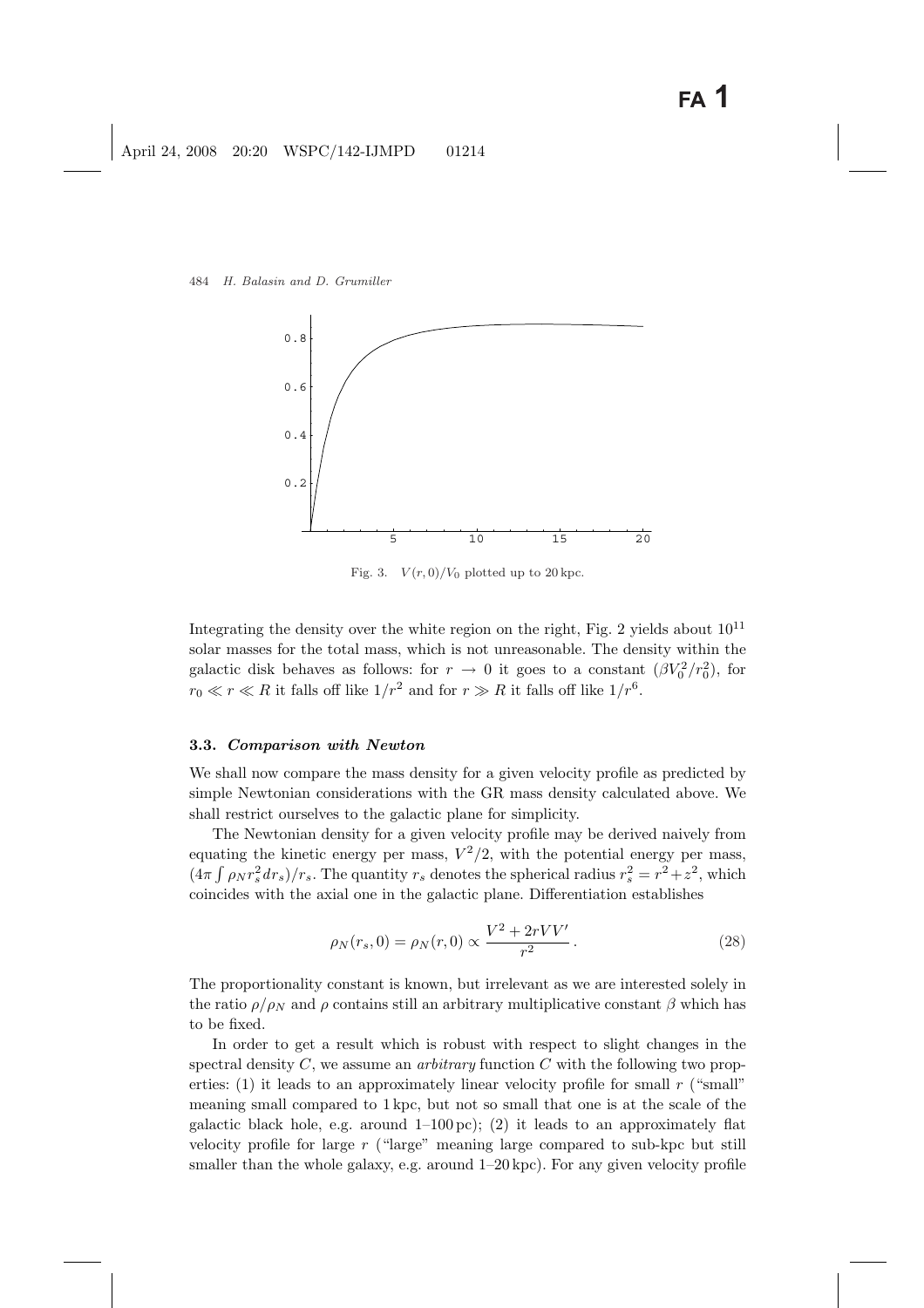$V(r,0)$  we may compare the Newtonian prediction with the one from  $\text{GR}^{\text{b}}$ :

$$
\frac{\rho}{\rho_N} = \beta \left( 1 + \frac{r^2 (V')^2}{V^2 + 2r V V'} \right). \tag{29}
$$

Clearly, at each point in the galaxy we may achieve perfect agreement between Newtonian and GR predictions by choosing  $\beta$  appropriately. This reflects the local validity of the Newtonian approximation. However, it is important to realize that globally  $\beta$  can only be chosen once. Because usually one requires consistency between Newtonian and GR predictions in the region where luminous matter dominates, i.e. in the linear regime  $(V \propto r)$ , let us now fix  $\beta$  such that

$$
\frac{\rho}{\rho_N}\bigg|_{\text{linear}} = 1 = \beta \left(1 + \frac{r^2}{3r^2}\right) = \beta \frac{4}{3}.
$$
\n(30)

Consequently, in the flat regime  $(V = \text{const.})$  we obtain

$$
\left.\frac{\rho}{\rho_N}\right|_{\text{flat}} = \beta = \frac{3}{4} \,. \tag{31}
$$

Thus, requiring consistency between Newton and GR in the linear regime necessarily leads to a considerable deviation in the flat regime: Newtonian estimates require 133% of the mass density as compared to GR calculations in order to get the same velocity profile. We reiterate the key observation: the integration constant  $\beta$  emerging in the GR solution can only be fixed once globally.

We stress that these considerations are of relevance only to extended rotating sources. Thus, they play no role in solar system tests because there the main gravitational source is localized in the Sun.

### 4. Conclusions

Using a simple model for a galaxy we could show that the Newtonian approximation overestimates the amount of matter by about a third, whereas GR reduces the amount of dark matter needed to explain the flat rotation curves. This does not imply that exotic dark matter does not exist, as insinuated by Ref. 8. After all, dark matter is a "500% effect" (meaning that there is about five times as much dark matter in the universe as ordinary matter) and there are several independent measurements and arguments which suggest the existence of dark matter, for example from microlensing.<sup>32</sup> But as astrophysical measurements reach unprecedented accuracy the unexpected GR correction in the 30% range predicted in our paper certainly will not be negligible. It is emphasized that this prediction has essentially been independent of the particular choice of the spectral density C.

It would be interesting to check the robustness of our results by relaxing some of our assumptions — particularly corotation — or (some of) the symmetry requirements.

bObviously for the Keplerian profile  $V \propto 1/\sqrt{r}$ , the ratio (29) becomes singular as a consequence of  $\rho_N = 0$ .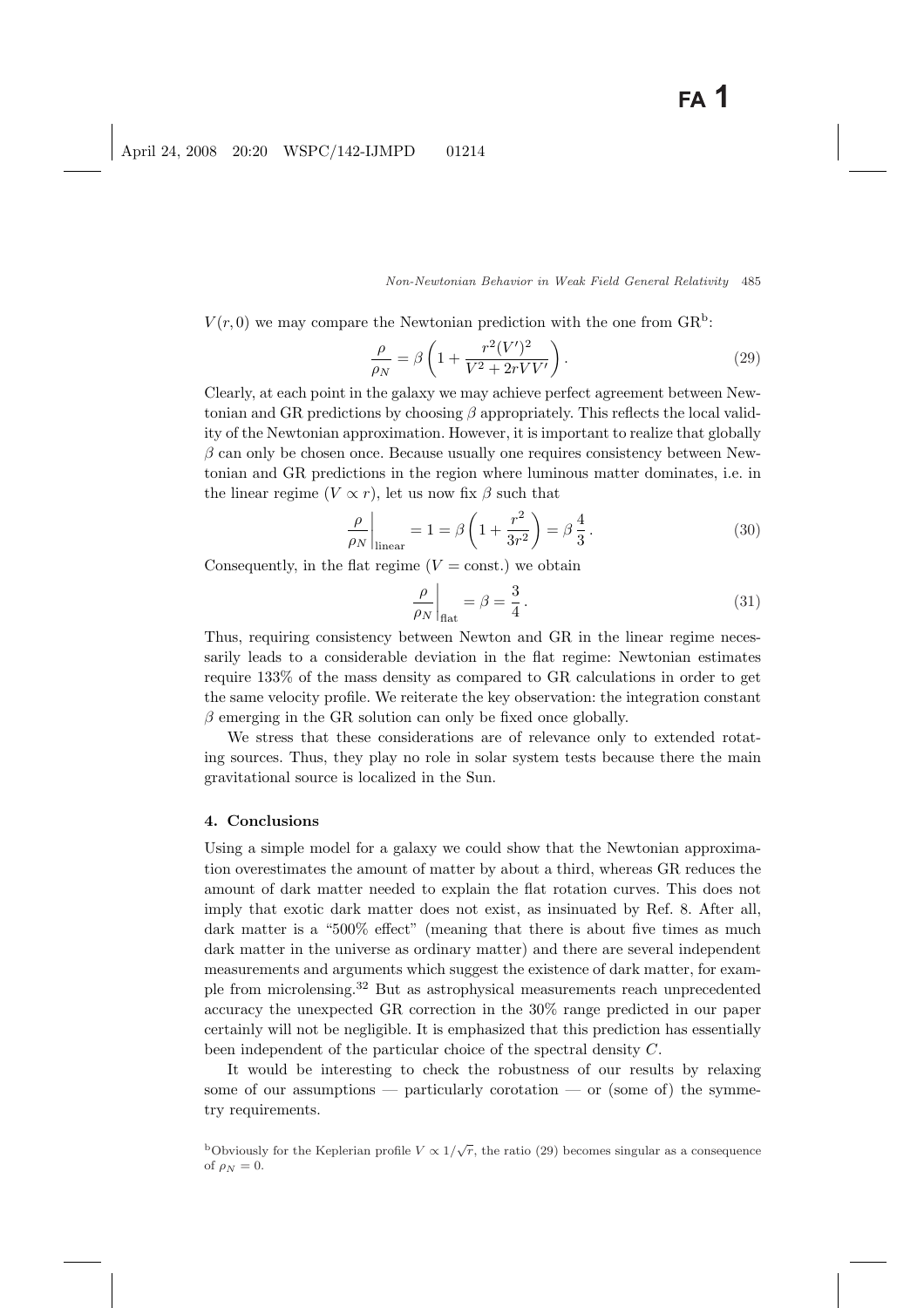#### Acknowledgments

We thank D. V. Ahluwalia-Khalilova, P. Aichelburg and D. V. Vassilevich for discussion and R. Meinel for correspondence. D. Grumiller is grateful to T. Buchert and D. Schwarz, and L. Bergamin, for discussion at and invitation to Bielefeld and ESA, respectively. In addition, D. Grumiller would like to thank J. Aman, I. Bengtsson and N. Pidokrajt for the hospitality at Stockholm University. D. Grumiller and H. Balasin acknowledge the hospitality at the Vienna University of Technology and at the University of Leipzig, respectively, during the preparation of this paper. This paper is an extended version of the preprint astro-ph/0602519, by the present authors.

This work has been supported by project J2330-N08 of the Austrian Science Foundation (FWF), by project GR-3157/1-1 of the German Research Foundation (DFG) and, during the final stage, by project MC-OIF-021421 of the European Commission and by project A0/1-5582/07/NL/CB, Adriadna ID 07/1301 of the European Space Agency.

# Appendix A. Ricci Tensor

In the adapted coordinate system (5) the components of the Ricci tensor read

$$
R_{tt} = \frac{e^{-\nu}}{2r^2} \left( N_r^2 + N_z^2 \right), \tag{A.1a}
$$

$$
R_{t\phi} = \frac{e^{-\nu}}{2r^2} \left( -N(N_r^2 + N_z^2) - r^2 \left( N_{rr} - \frac{1}{r} N_r + N_{zz} \right) \right), \tag{A.1b}
$$

$$
R_{tr} = 0 = R_{tz},\tag{A.1c}
$$

$$
R_{\phi\phi} = \frac{e^{-\nu}}{2r^2} \left( (r^2 + N^2)(N_r^2 + N_z^2) + 2r^2 N \left( N_{rr} - \frac{1}{r} N_r + N_{zz} \right) \right), \tag{A.1d}
$$

$$
R_{\phi r} = 0 = R_{\phi z},\tag{A.1e}
$$

$$
R_{rr} = \frac{1}{2} \left( -\nu_{rr} - \nu_{zz} + \frac{1}{r^2} N_r^2 + \frac{1}{r} \nu_r \right),
$$
 (A.1f)

$$
R_{rz} = \frac{1}{2} \left( \frac{1}{r} \nu_z + \frac{1}{r^2} N_r N_z \right),
$$
 (A.1g)

$$
R_{zz} = \frac{1}{2} \left( -\nu_{rr} - \nu_{zz} + \frac{1}{r^2} N_z^2 - \frac{1}{r} \nu_r \right).
$$
 (A.1h)

As usual, on the right-hand side the indices  $r$  and  $z$  denote partial derivatives with respect to the corresponding coordinate, and repeated indices denote repeated partial derivatives, e.g.  $N_{rr} := \partial_r \partial_r N(r, z)$ .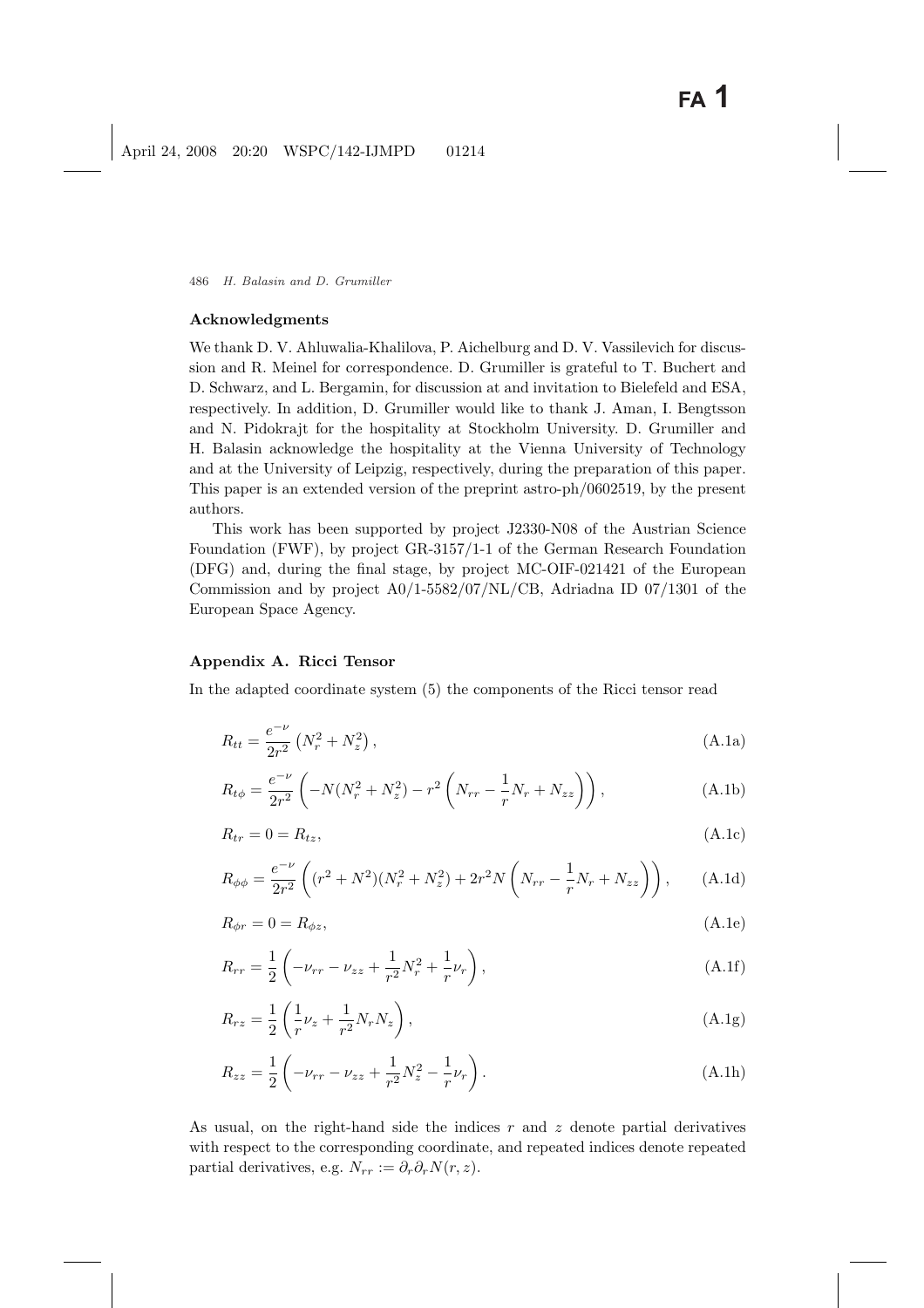### Appendix B. Localized Exotic Energy–Momentum Tensor

In Ref. 8 the expression  $(J_1$  is a Bessel function of the first kind)

$$
N(r,z) = -\sum_{n} C(k_n) \sqrt{k_n} r J_1(\sqrt{k_n} r) e^{-\sqrt{k_n}|z|}
$$
 (B.1)

has been used, which is nonsmooth at  $z = 0$ . According to the surface-layer formalism of Israel, a localized energy–momentum contribution is generated by the jump in the extrinsic curvature across the surface  $z = 0$ ,

$$
T_{ab}^{\text{loc}} = \kappa \delta(z) ([K_{ab}] - h_{ab}[K]), \tag{B.2}
$$

where  $h_{ab}$  denotes the (continuous) induced metric and  $[K_{ab}] = K_{ab}^+ - K_{ab}^-$  the jump of the extrinsic curvature. Inserting into the definition  $(\mathcal{L}_{n^e})$  denotes the Lie derivative along  $n^c = E_z^c = e^{-\nu/2} \partial_z^c$ 

$$
K_{ab} = \frac{1}{2} \mathcal{L}_{n^c} h_{ab},\tag{B.3}
$$

with  $h_{ab} = -(dt - N d\phi)_{ab}^2 + r^2 d\phi_{ab}^2 + e^{\nu} dr_{ab}^2$ , we find that

$$
K_{ab} = \frac{e^{-\nu/2}}{2} (2(dt - N d\phi) N_z d\phi + e^{\nu} \nu_z dr^2)_{ab}.
$$
 (B.4)

The discontinuity  $[N_z] = 2\sum_n C(k_n)k_n r J_1(\sqrt{k_n}r)$  inserted into (6) implies another discontinuity,  $[\nu_z] = -N_r[N_z]/r$ . The jump of the extrinsic curvature

$$
[K_{ab}] = \frac{e^{-\nu/2}}{2} \left( 2[N_z](dt - Nd\phi) d\phi + e^{\nu}[\nu_z] dr^2 \right)_{ab}
$$
 (B.5)

yields the localized (effectively  $(1+1)$ -dimensional) energy–momentum tensor

$$
T_{ab}^{\text{loc}} = \kappa \delta(z) \frac{e^{-\nu/2}}{2r} N_r [N_z] \tilde{g}_{ab} := P_I \tilde{g}_{ab} , \qquad (B.6)
$$

with the  $(1+1)$ -dimensional metric

$$
\tilde{g}_{ab} = -(dt - N d\phi)_{ab}^2 + r^2 d\phi_{ab}^2 + \frac{2r}{N_r}((dt - N d\phi) d\phi)_{ab}.
$$
 (B.7)

We note that both the four- and two-dimensional traces yield  $\text{Tr } T_{ab}^{\text{loc}} = 2P_I$ , whereas both the four- and two-dimensional contractions with the timelike Killing vector  $\xi^a$  yield the energy density

$$
\rho_I := T_{ab}^{\text{loc}} \xi^a \xi^a = -P_I. \tag{B.8}
$$

It saturates the strong energy condition, and additionally obeys the weak energy condition if  $N_r[N_z] \leq 0$  at  $z = 0$  for all r. We may interpret the induced energymomentum tensor as that of a  $(1+1)$ -dimensional perfect fluid with mass density  $\rho_I$  and pressure  $P_I$ . So either the pressure is negative or the weak energy condition is violated. In any case we have exotic matter.<sup>c</sup> Moreover, clearly, one of our

<sup>c</sup>One can decide between these two possibilities by taking a certain velocity profile in the galactic plane, inserting into (11), calculating  $N_r$  and checking its sign. For monomials  $V = a^2 r^{\alpha}$  with  $\alpha > -1$ , one gets  $N_r > 0$ . In addition, one needs an argument for the sign of  $[N_z]$ .